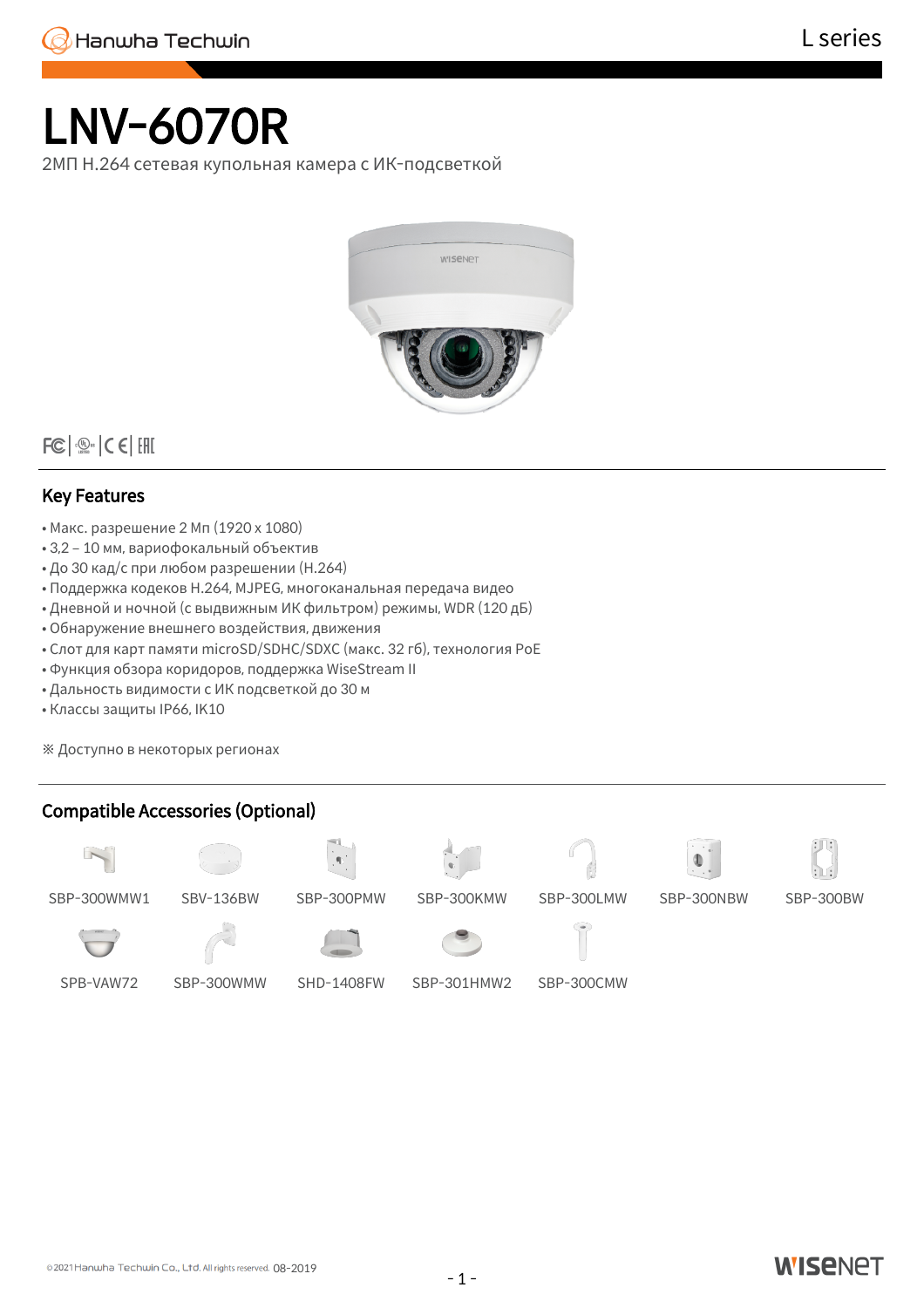| Video |  |
|-------|--|

| <b>Imaging Device</b>            | 1/2.9" 2MP CMOS                                                                                                                       |
|----------------------------------|---------------------------------------------------------------------------------------------------------------------------------------|
| <b>Resolution</b>                | 1920x1080, 1280x1024, 1280x960, 1280x720, 1024x768, 800x600, 800x448, 720x576,<br>640x480, 640x360, 320x240                           |
| Max. Framerate                   | H.264: Max. 30fps/25fps(60Hz/50Hz)<br>MJPEG: Max. 1fps at 1920x1080, 1280x1024, 1280x720, 1024x768,<br>Max. 15fps at other resolution |
| Min. Illumination                | Color: 0.095Lux(F1.6, 1/30sec)<br>BW: OLux (IR LED on)                                                                                |
| Lens                             |                                                                                                                                       |
| <b>Focal Length (Zoom Ratio)</b> | 3.2~10mm(3.1x) manual varifocal                                                                                                       |
| <b>Max. Aperture Ratio</b>       | F1.6(Wide)~F2.9(Tele)                                                                                                                 |
| <b>Angular Field of View</b>     | H: 101.6°(Wide)~31.3°(Tele) / V: 54.1°(Wide)~17.8°(Tele) / D: 120.6°(Wide)~36.0°(Tele)                                                |
| Min. Object Distance             | 0.5m(1.64ft)                                                                                                                          |
| <b>Focus Control</b>             | Manual                                                                                                                                |
| Lens Type                        | DC auto iris                                                                                                                          |
| Pan / Tilt / Rotate              |                                                                                                                                       |
| Pan / Tilt / Rotate Range        | $0 - 350 / 0 - 67 / 0 - 355$                                                                                                          |
| Operational                      |                                                                                                                                       |
| <b>Camera Title</b>              | Displayed up to 15 characters                                                                                                         |
| Day & Night                      | Auto(ICR)                                                                                                                             |
| <b>Backlight Compensation</b>    | BLC, WDR, SSDR                                                                                                                        |
| <b>Wide Dynamic Range</b>        | 120dB                                                                                                                                 |
| <b>Digital Noise Reduction</b>   | <b>SSNR</b>                                                                                                                           |
| <b>Motion Detection</b>          | 4ea, 8 point polygonal zones                                                                                                          |
| <b>Privacy Masking</b>           | 6ea, rectangular zones                                                                                                                |
| <b>Gain Control</b>              | Support                                                                                                                               |
| <b>White Balance</b>             | ATW / AWC / Manual / Indoor / Outdoor                                                                                                 |
| <b>LDC</b>                       | Low / Middle / High                                                                                                                   |
| <b>Electronic Shutter Speed</b>  | Minimum / Maximum / Anti flicker                                                                                                      |
| <b>Video Rotation</b>            | Flip, Mirror, Hallway view(90/270)                                                                                                    |
| <b>Analytics</b>                 | Motion detection, Tampering                                                                                                           |
| <b>Alarm Triggers</b>            | Analytics                                                                                                                             |
| <b>Alarm Events</b>              | File upload via FTP and e-mail<br>Notification via e-mail<br>SD/SDHC recording at event triggers                                      |
| IR Viewable Length               | 30m(98.43ft)                                                                                                                          |
| <b>Network</b>                   |                                                                                                                                       |
| <b>Ethernet</b>                  | RJ-45(10/100BASE-T)                                                                                                                   |
| <b>Video Compression</b>         | H.264: Main/Baseline/High, MJPEG                                                                                                      |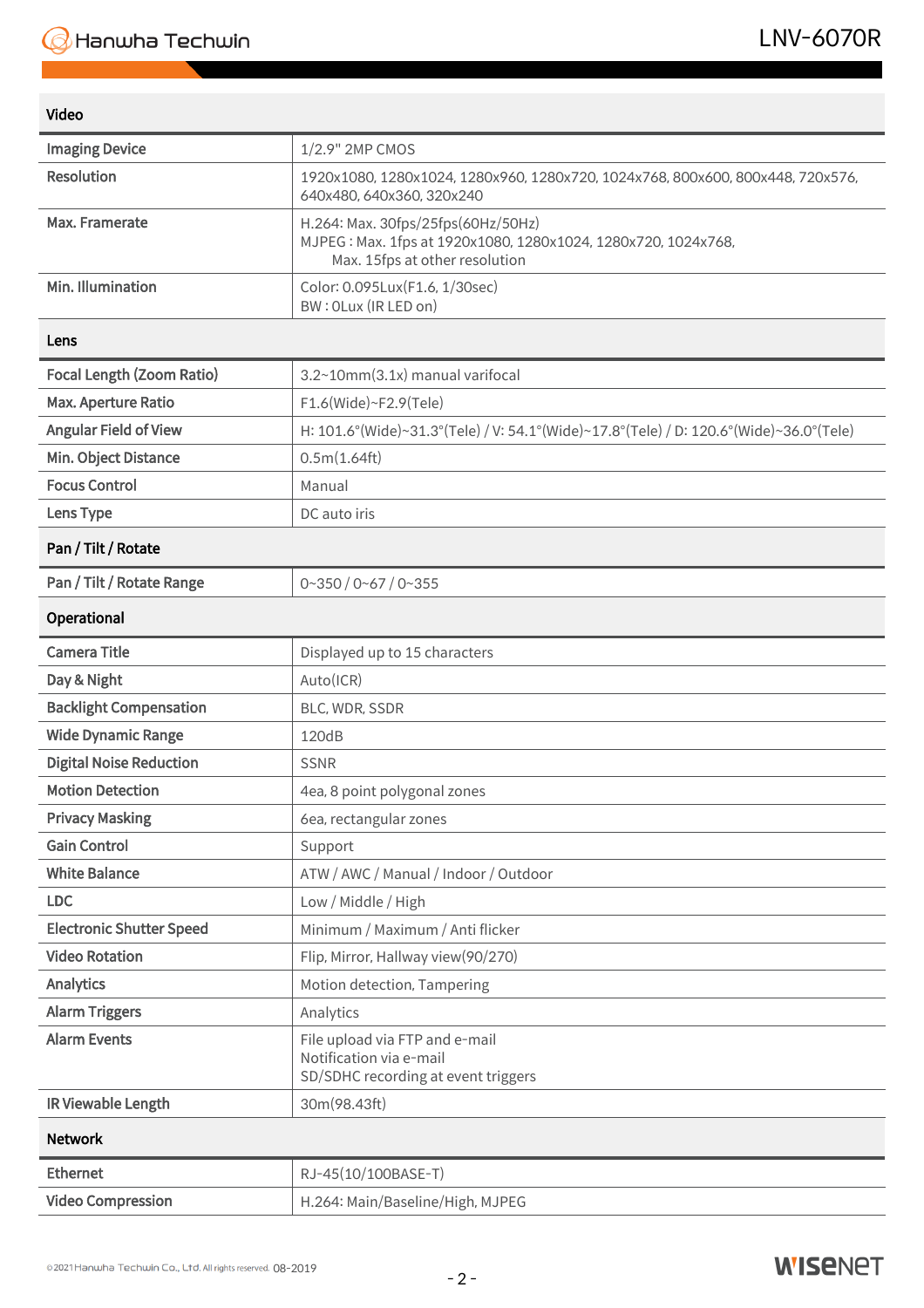| <b>Smart Codec</b>                       | WiseStream II                                                                                                                                                                                                        |  |
|------------------------------------------|----------------------------------------------------------------------------------------------------------------------------------------------------------------------------------------------------------------------|--|
| <b>Bitrate Control</b>                   | H.264: CBR or VBR<br><b>MJPEG: VBR</b>                                                                                                                                                                               |  |
| <b>Streaming</b>                         | Unicast(6 users) / Multicast<br>Multiple streaming (Up to 3 profiles)                                                                                                                                                |  |
| Protocol                                 | IPv4, IPv6, TCP/IP, UDP/IP, RTP(UDP), RTP(TCP), RTCP, RTSP, NTP, HTTP, HTTPS, SSL/TLS,<br>DHCP, FTP, SMTP, ICMP, IGMP, SNMPv1/v2c/v3(MIB-2), ARP, DNS, DDNS, QoS, UPnP,<br>Bonjour                                   |  |
| <b>Security</b>                          | HTTPS(SSL) Login Authentication<br>Digest Login Authentication<br>IP Address Filtering<br>User access log<br>802.1X Authentication (EAP-TLS, EAP-LEAP)                                                               |  |
| <b>Application Programming Interface</b> | ONVIF Profile S/G<br>SUNAPI(HTTP API)                                                                                                                                                                                |  |
| General                                  |                                                                                                                                                                                                                      |  |
| Webpage Language                         | English, Korean, Chinese, French, Italian, Spanish, German, Japanese, Russian, Swedish,<br>Portuguese, Czech, Polish, Turkish, Dutch, Hungarian, Greek, Finnish, Norwegian                                           |  |
| <b>Web Viewer</b>                        | Supported OS: Windows 7, 8.1, 10, Mac OS X 10.10, 10.11, 10.12<br>Recommended Browser: Google Chrome<br>Supported Browser: MS Explore11, MS Edge, Mozilla Firefox(Window 64bit only), Apple<br>Safari(Mac OS X only) |  |
| <b>Edge Storage</b>                      | Micro SD/SDHC 1slot 32GB                                                                                                                                                                                             |  |
| Memory                                   | 256MB RAM, 256MB Flash                                                                                                                                                                                               |  |

#### Environmental & Electrical

| <b>Operating Temperature / Humidity</b> | $-30^{\circ}$ C ~ +55 $^{\circ}$ C(-22 $^{\circ}$ F ~ +131 $^{\circ}$ F) / Less than 90% RH<br>* Start up should be done at above -20°C |
|-----------------------------------------|-----------------------------------------------------------------------------------------------------------------------------------------|
| <b>Storage Temperature / Humidity</b>   | $-30^{\circ}$ C ~ +60°C(-22°F ~ +131°F) / Less than 90% RH                                                                              |
| <b>Certification</b>                    | IP66. IK10                                                                                                                              |
| <b>Input Voltage</b>                    | PoE(IEEE802.3af, Class3)                                                                                                                |
| <b>Power Consumption</b>                | Max 6.50W                                                                                                                               |
|                                         |                                                                                                                                         |

#### Mechanical

| Color / Material                   | White / Aluminum, Plastic                    |
|------------------------------------|----------------------------------------------|
| <b>RAL Code</b>                    | RAL9003                                      |
| <b>Product Dimensions / Weight</b> | Ø137.8xH106.1mm(Ø5.43xH4.18"), 515g(1.16 lb) |

• The lastest product information / specification can be found at hanwha-security.com

• Design and specifications are subject to change without notice.

• Wisenet is the proprietary brand of Hanwha Techwin, formerly known as Samsung Techwin.